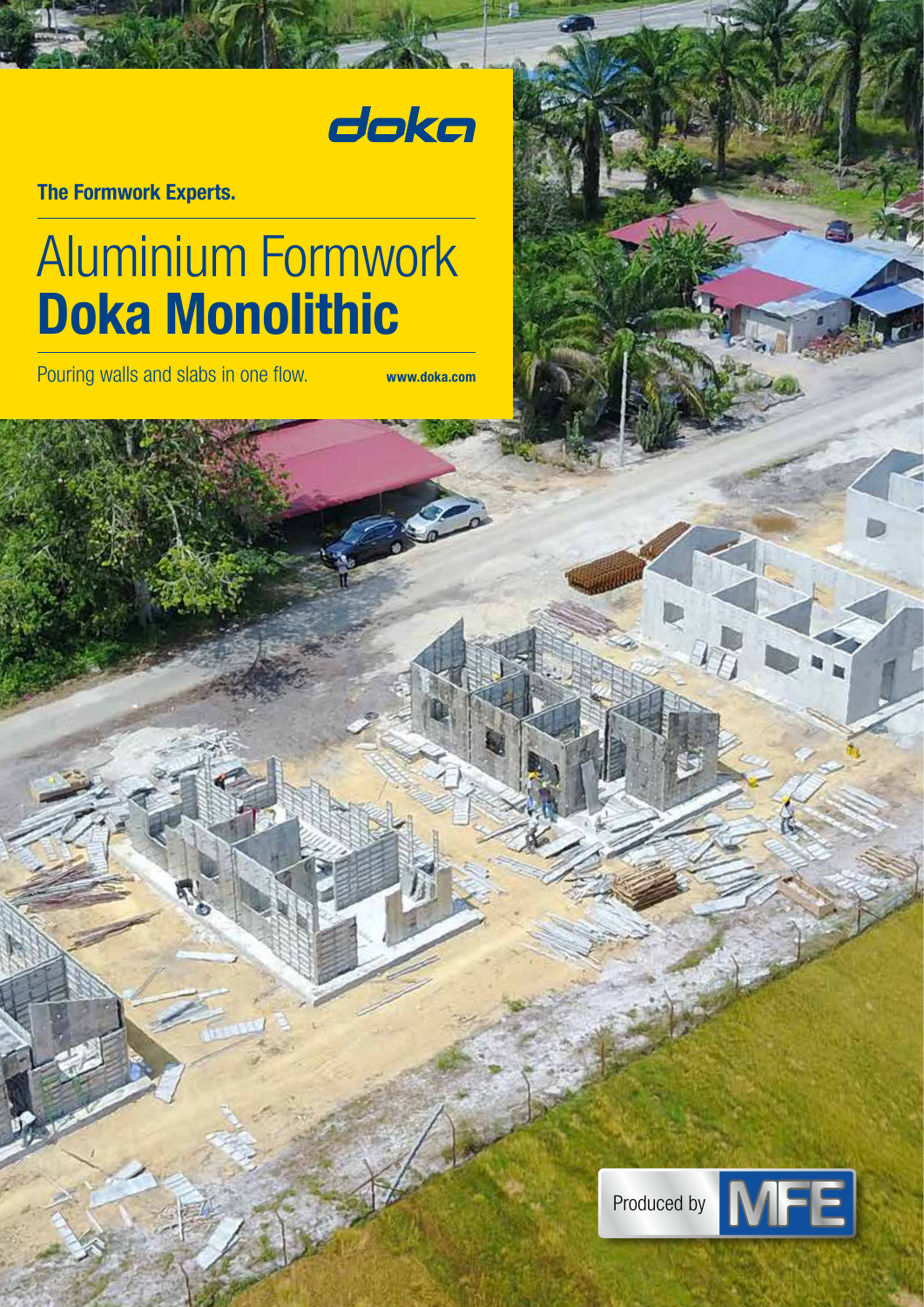#### Aluminium System Formwork Doka Monolithic produced by MFE

MFE offers a revolutionary aluminium formwork construction system which has been developed and successfully used around the world to form cast-in-place reinforced concrete structures.

### Fast construction times and high quality concrete finishes

Using MFE aluminum formwork, all structural building components can be cast in concrete in a single operation that dramatically reduces construction times and results in an extremely strong and high quality concrete structure. The formwork is custom designed and made-to-measure for each project and is able to monolithically form all components at the same time including

- Walls
- Floor slabs
- Columns and Beams
- **Stairs**
- Balconies
- **-** Door and window openings are also incorporated

The resulting structure is extremely strong, highly accurate, and achieves a high quality surface finish with only minimum "skim coat" required for final surface finishing. Using the system, our customers are able to dramatically increase the speed of construction with high-rise buildings constructed at a rate of 4-5 days per floor and landed properties constructed at a rate of one house per day using a single set of forms. MFE aluminium formwork systems can be operated by trained nonskilled workers and requires no specialist tools or equipment.

#### MFE aluminium formwork panels are adaptable for a number of concrete forming requirements

MFE formwork is easily adapted to all types of concrete forming requirements, from office towers, hotels and up-market high-rise condominiums, to single and double story homes and affordable housing projects.



▲ Build smart - Doka Aluminum Formwork System produced by MFE allows highly cost-effective forming achieved by an adaptive and logical system concept



Doka Aluminum Formwork System produced by MFE is a high-performing formwork designed to cast walls and foor-slabs quickly in a single pour



▲ Thanks to test assembly we can ervery time ensure the correct setup of the system - especially for special areas like as staircases, special shaped walls, etc.



Exact adaption to to project specific requirements eliminates adjustment work on site and speeds up forming time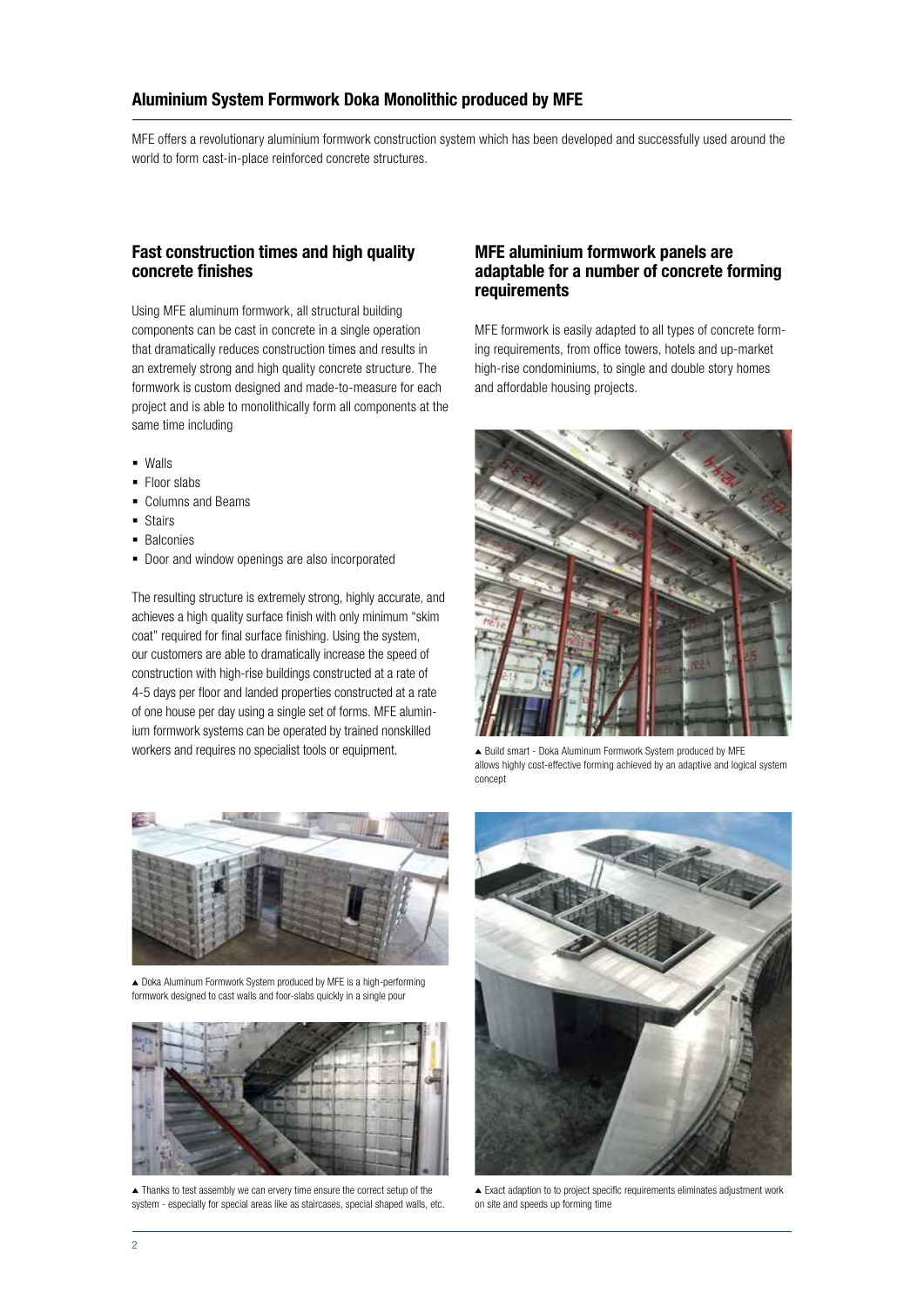## Your benefits of using aluminium system formwork.

MFE aluminium system formwork is very simple to use, reduces your cycle times and saves costs.



Can be assembled with nonskilled labour with simple training and no special tools required



Substantial direct and indirect building cost reduction is achieved with MFE aluminium formwork solutions.



Typical cycle times of 1 floor every 4-5 days or 1 single story house a day are achieved with MFE Formwork solutions.



Average weight is only 23-25 Kg m<sup>2</sup> so no heavy lifting or cranes are required.



MFE Formwork can be used 300- 500 times so ROI is maximised with multiple projects.



Constant reuse keeps the construction site clean, safe and tidy and reduces cost of site clearing.



Hignly accurate building dimensions and high quality finish minimises costly remedial works.



Countries start to specify that wooden formwork should not be used anymore, as it is not reusable.



Aluminium formwork is 100 % recyclable at the end of its useability.



MFE design team highly experienced in designing formwork solutions for multiple types of building and applications.



Achieves a high quality finish

after removal with only minimum "skim" coat required and no heavy plastering or extensive finishing needed.